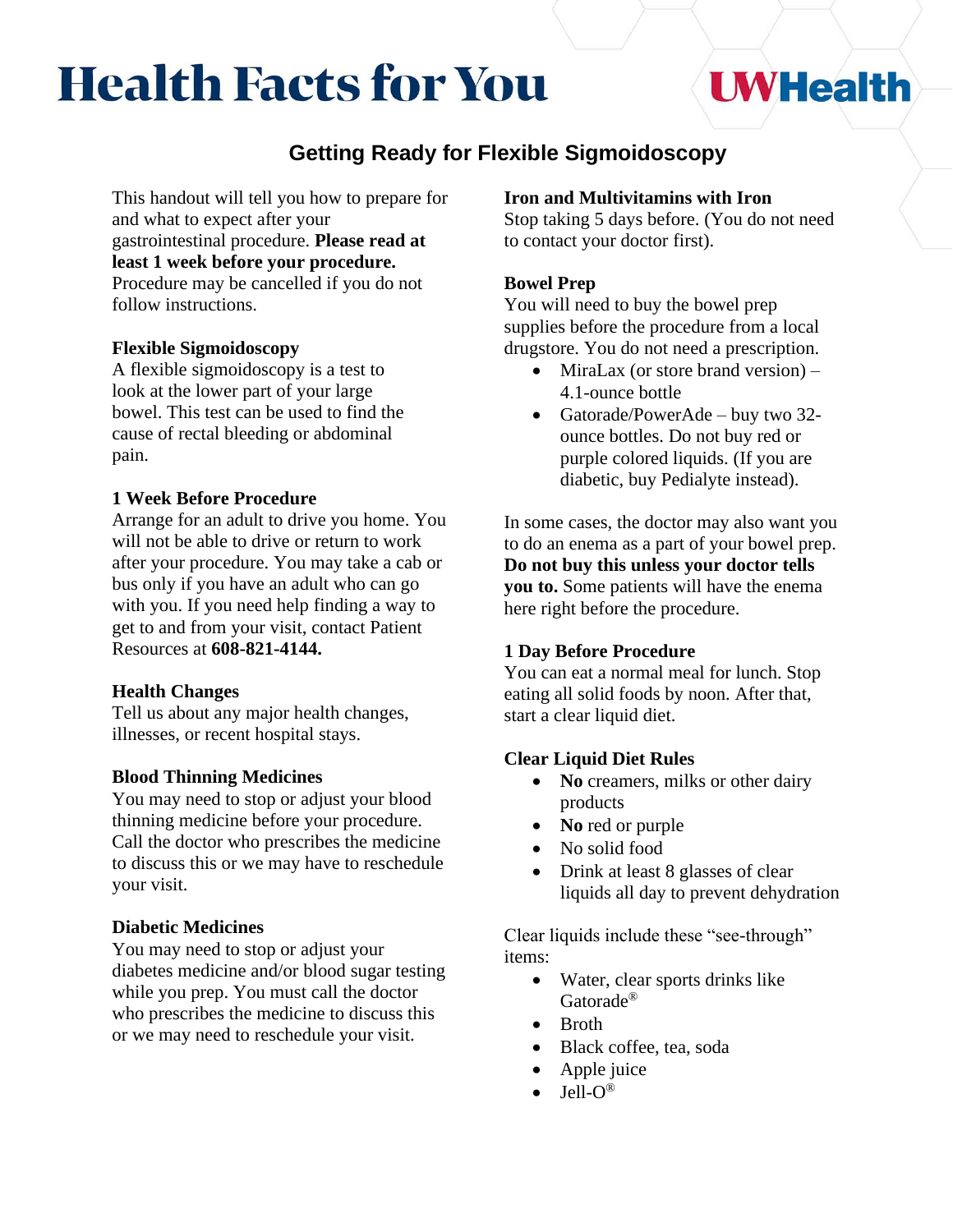In the early afternoon**,** mix the MiraLax® with both bottles of chilled Gatorade. It will be 64 ounces total. If you are diabetic, use Pedialyte.

Start drinking the prep at 6 pm. Drink one 8 ounce glass of the total mixture every 15 minutes until gone.

If your stool is still not clear, drink one 8-ounce glass of water every 15 minutes until your stool is clear.

#### **Keep drinking clear liquids so you do not get dehydrated**.

#### **Day of Procedure**

Follow the clear liquid diet only. No solid foods until after the procedure.

Stop drinking ALL liquids 4 hours before your procedure.

As you finish the prep, your stools should be watery clear or yellow, with no solids (flecks of stool are OK). If you are still passing solid or brown stools, call us at **(608) 890-5010**.

#### **What to Bring**

- CPAP or BiPAP and any inhalers that you use
- Eyeglass or contact lens case, denture cup
- Ostomy supplies
- Wear comfortable clothing
- Do not bring valuables, money, or jewelry

#### **What to Expect**

Your visit will last about 2 -3 hours from the time you check in until the time you can leave.

It is up to you if your driver stays in our waiting room or in your private prep and recovery room where private health information will be discussed.

Before the procedure, the doctor will talk with you, answer questions, and ask you to sign a consent form.

A nurse will place an IV. You will get medicines to help you relax.

After your procedure, your doctor will talk with you about the results and give you a report. We strongly suggest that you have your driver wait in your private room to hear the results with you.

You may feel sleepy when you leave. Plan to spend the day resting at home. You cannot drive or return to work due to the sedation medicines. Most patients can return to their normal routine the next day.

If you have biopsies taken or polyps removed, you can expect to get lab results in 1-2 weeks, either by phone or by mail.

It may take up to a week for your bowel habits to return to your normal.

#### **Tips for a Successful Colon Prep**

- Plan on each dose taking several hours.
- Stay near a bathroom. Stock up on soft toilet paper and things to read.
- Drinking the prep through a straw may help improve the taste.
- Between glasses, you can chew gum or suck on slices of lime or lemon or hard candies (avoid red or purple candy, as these can stain your colon).
- After you mix the prep, we suggest you put it in the fridge. Take it out of the fridge at least 2 hours before you start drinking it, so you won't feel too cold.